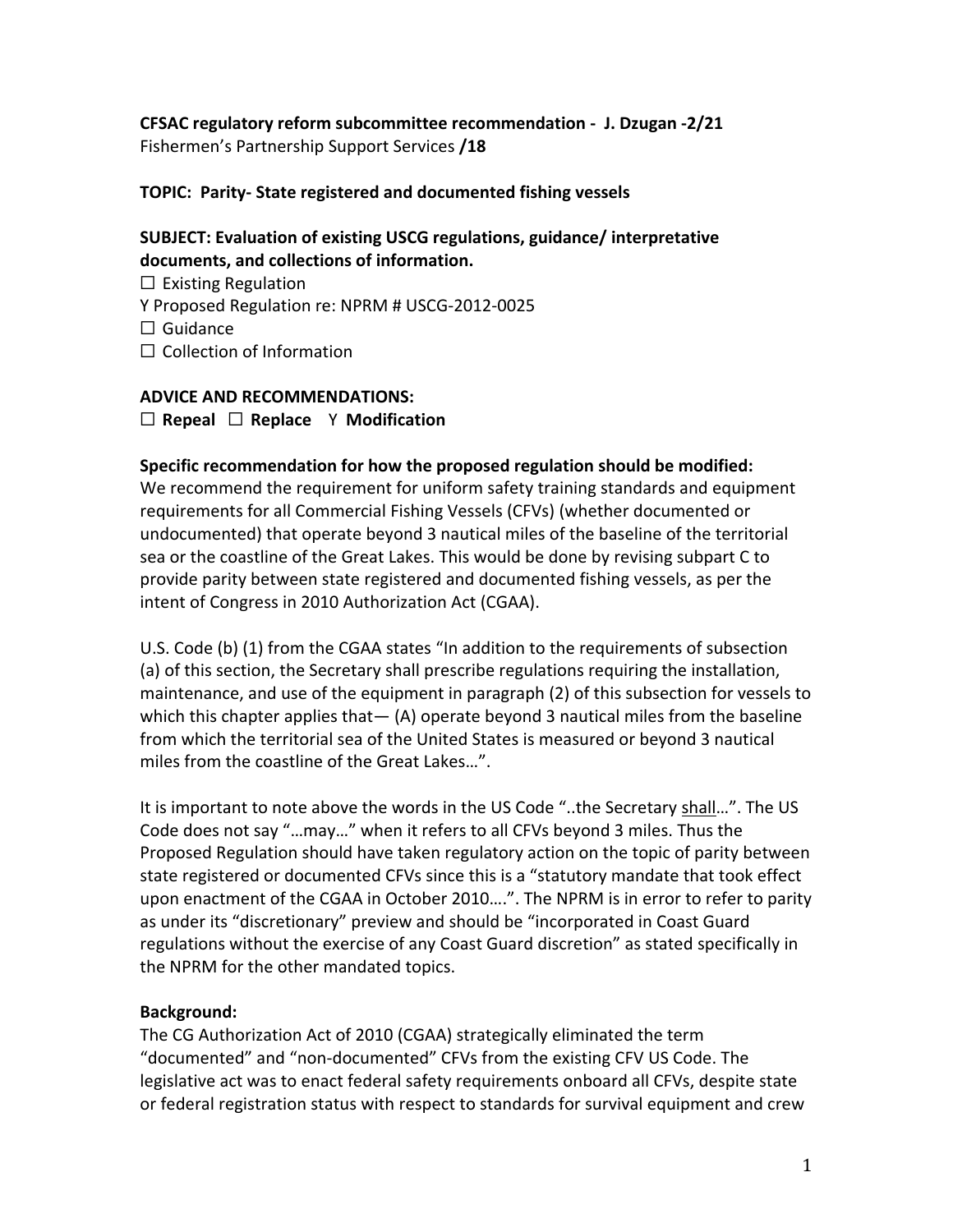safety training. Thus it is referred to as a *parity* issue. It is also important to recognize that the CG Authorization Act of 2010 superseded the existing Commercial Fishing Vessel Safety Act of 1988, which established different levels of safety rules for stateregistered vessels and federally documented CFVs. Furthermore NPRM # USCG-2012- 0025 even states that "the CGAA and CGMTA mandated action with respect to the following topics"- the first of these topics listed being vessel parity.

Congress planned to establish parity among all CFVs via the CGAA because it recognized there were no measures in the process of obtaining state-registration that would likely decrease safety risks to commercial fishing vessels. State registered CFVa are not restricted to near coastal state waters and from personal interviews (Dzugan) we know some travel up to 100 miles out to sea. All along the U.S. coastline both state-registered and federally documented CFVs operate on the same waters and in the same weather, often beyond three miles, engage in the same fishery, use the same fishing gear, and have similar crew sizes. State numbered vessels are constructed of the same materials and are of equal design, size and age in many cases. Thus they are exposed to the same risks due to the nature of fishing operations.

However, NPRM # USCG-2012-0025 contains language that deletes some very basic safety equipment and all safety training requirements for state-registered CFVs. We believe that deleting this requirement would be contrary to the 2010 CGAA. In the CFSAC Task Statement 17-01 under subsection II. B., it states that *"… review shall not include agency actions that are mandated by law…..".* Accordingly, the rulemaking should be modified so that it gives the parity to CFVs that Congress clearly anticipated. In addition, providing this parity will greatly reduce confusion between types of vessel registration and make it easier for owners to be in compliance. It would further harmonize Coast Guard regulations to eliminate uncertainty and enhance clarity in the fishing industry.

#### **How and to what extent modification will reduce costs/burdens to industry:**

Some costs of the Proposed Regulation have already been discussed in NPRM #USCG-2012-0025. The proposed change will reduce costs in terms of litigation due to confusion between US Code and regulations regarding parity. Regulator confusion can also cause lost fishing time and fines. This modification will also reduce vessel losses and fatalities which have a cost to the industry in terms of insurance premiums and cost of human life and vessels. Several independent studies since 1995 (Perkins, Lincoln, Lucas at al) have demonstrated that safety training has played a role in reducing fatalities since passage of the Safety Act of 1988. Evidence of this decrease can be found in the 66% drop in fatalities in this industry from the 1980's to the present.

#### **The extent to which risks to health or safety would likely increase:**

There is no evidence in the scientific literature that documented fishing vessels are at a high or lower risk of casualties than state-registered vessels operating in the same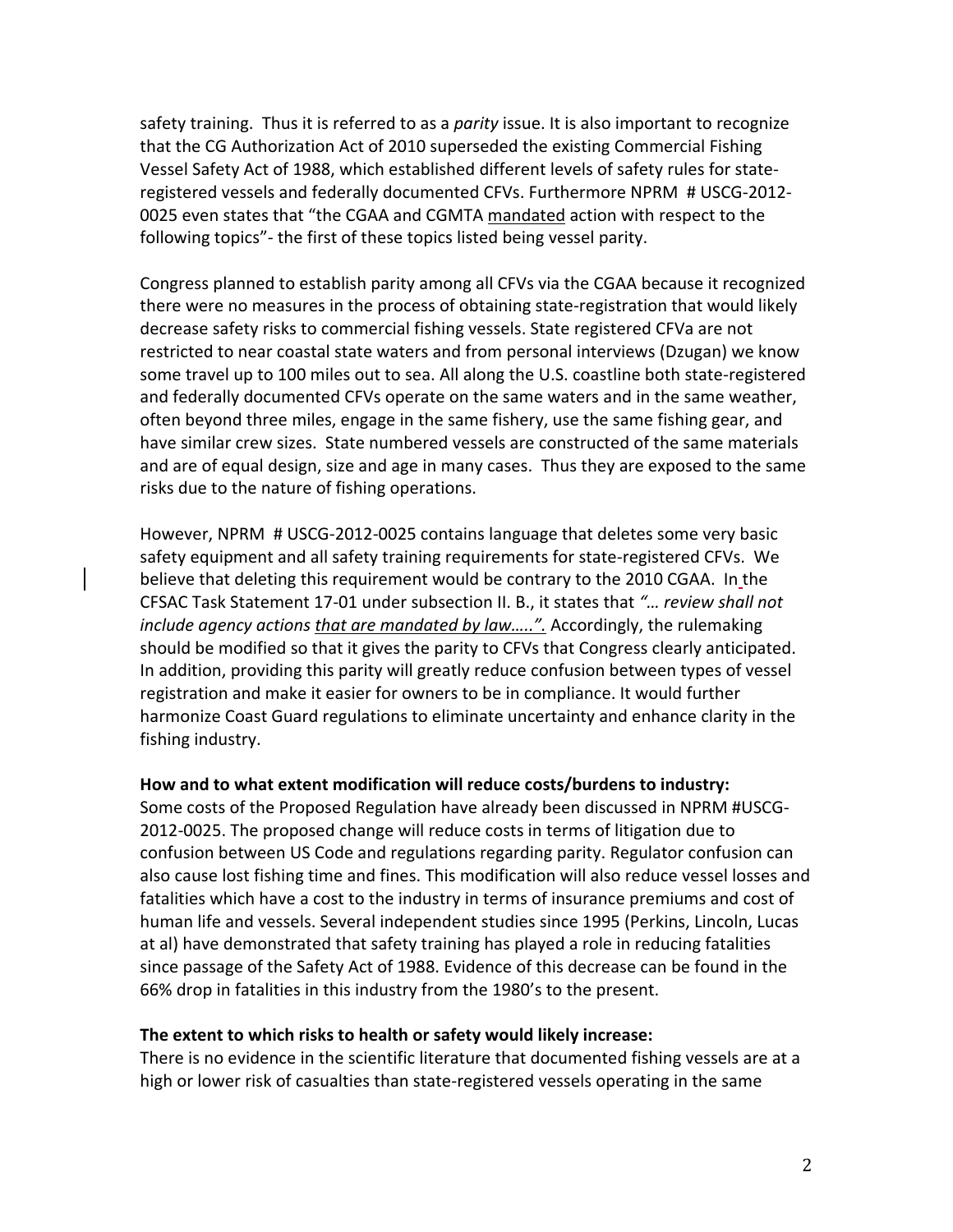fishery.<sup>1</sup> The risks are identical on state registered and documented vessels which fish side by side, in the same fishery, in the same sized vessel, and with the same size crew. However, since a slight majority of CFVs are state registered and would not have the protective benefits of safety training or equipment, this would greatly increase the number of people at risk and makes the NPRM ineffective.

Historically and increasingly, fishing vessel owners are having their fishing vessels readmeasured to less than 5 net tons in order to buy a foreign hull and thus use it legally in a U.S. commercial fishery or to avoid more stringent fisheries management or safety regulations that would apply to a documented fishing vessel. This tactic is well known and used and results in some state numbered vessels being larger (and better able to withstand seas and weather) than some smaller documented vessels (which comparatively are thus more at risk to seas and weather to their- in some cases- smaller size). Documentation or non-documentation is a poor determinate of risk.

In particular, we have concern over the exclusion in this proposed rule making of safety training for operators of CFVs which was mandated by the Coast Guard Authorization Act (CGAA) of 2010. Research has shown that survivors of sinkings were 1.5x to 2x more likely to have had safety training (95% CI 0.9, 2.4- NIOSH 2007 & Lucas.D 2018). For example, during the Alaska Ranger sinking, 10 (21%) of the people on board had received formal safety training and that training was associated with entering a liferaft. For those with recent formal training, 80% were about to board the liferaft whereas only 38% of fishermen without recent training entered a raft. From interviews with the survivors, those with training who did not enter rafts were also instrumental in keeping the spirits of others high, reminding them that help was on its way and thereby sustaining hope of rescue.<sup>2</sup>

The USCG's NPRM states that of the 36,115 fishing vessels that operate beyond the three nautical mile threshold 18,878 vessels- the majority- are undocumented fishing vessels. By delaying or refusing to bring parity to state registered and documented CFVs, which was the clear intent of Congress in the 2010 USCG Authorization Act, the Coast Guard is preventing the protective effects of safety equipment and training being brought to state registered vessels which also work in one of the highest risk occupations. In a survey of 5 recent years of CFV fatals in Alaska, NIOSH found that that 5 vessel fatalities were on undocumented vessels- 20% of the total fatalities. None of these fishermen had taken or required to take safety training The sea does not care if a

 $\overline{\phantom{a}}$ 

<sup>1</sup> *Lucas DL, et al 2014, Application of a transitional research model to assess the progress of occupational safety research in the international commercial fishing industry. Safety Science 64: 71-81.*

<sup>2</sup> *Ageing Survival Equipment, NIOSH presentation to the US Coast Guard Fishing Industry Safety Advisory Committee, Oakland, CA. 2010.*